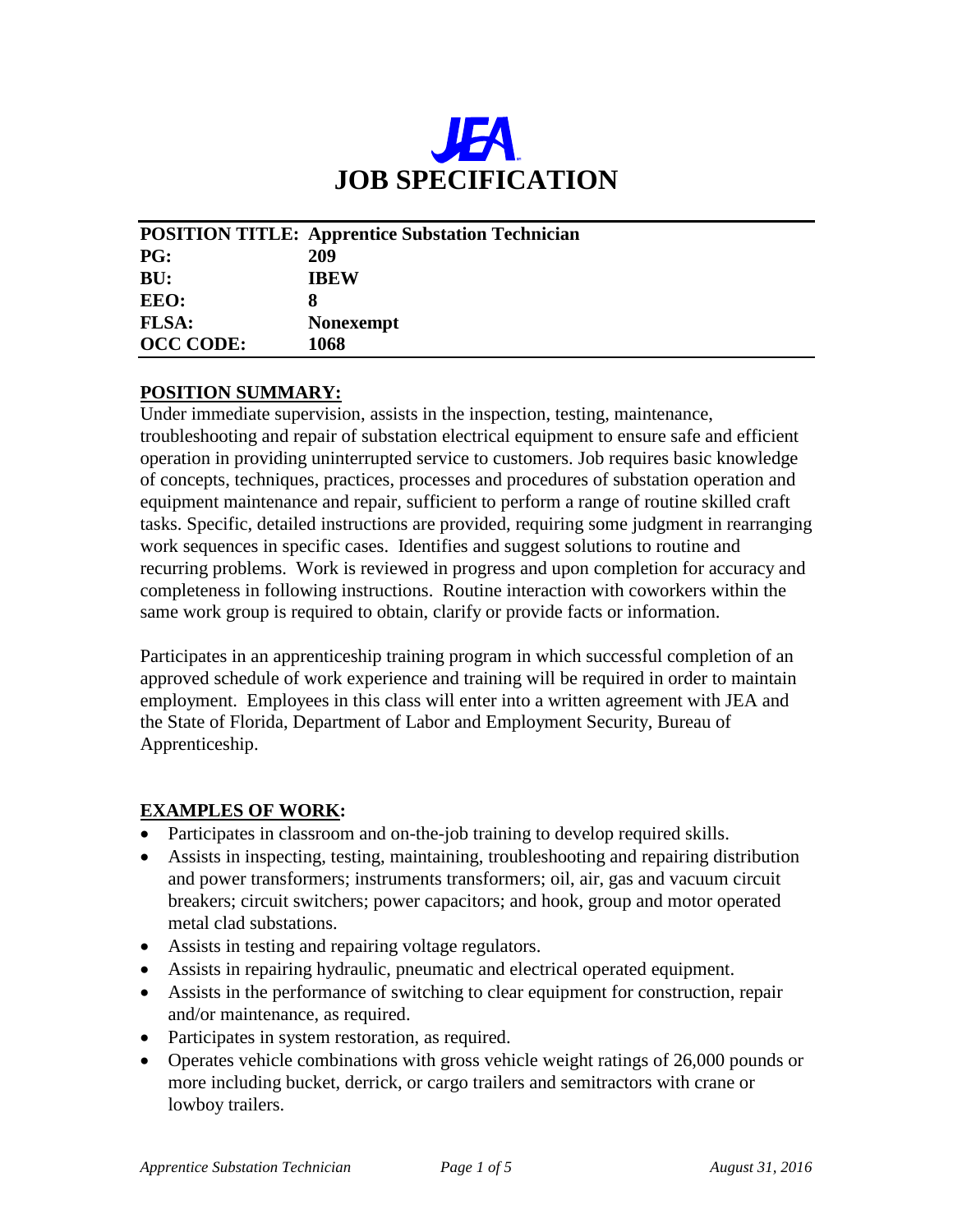- Operates truck tankers with tank capacity of 1,000 or more gallons of liquids.
- Maintains tools, equipment, vehicles, and work area in safe and proper working condition.
- Complies with safety rules and regulations and employs safe work practices.
- Operates standard office equipment and uses required software applications.
- Performs other job-related work as assigned.
- Complies with safety rules and regulations and employs safe work practices.
- Operates standard office equipment and uses required software applications.
- Performs other job-related work as assigned.

# **KNOWLEDGE, SKILLS AND ABILITIES:**

Knowledge of:

- Electrical theory and application.
- Power and hand tools.
- Distribution, instrument and power transformers.
- Oil, gas and vacuum circuit breakers.
- Circuit switchers and power capacitors.
- Hook, group and motor operated disconnect switches.
- Insulators, conductors, and rack structures.
- Storage batteries and chargers.
- Mobile units and metal clad substations.
- Basic algebra calculations.
- JEA Safe Work Practices Manual.
- Occupational hazards, safety rules and regulations and first aid.
- TargetSmart concepts.

## Skill in:

- Inspecting, testing, maintaining, troubleshooting, and repairing substation electrical equipment.
- Performing mathematical calculations using basic algebra.
- Testing and repairing voltage regulators.
- Repairing hydraulic, pneumatic and electrical operated equipment.
- Maintaining tools, equipment and vehicles.
- Operating assigned vehicles and heavy equipment.
- Operating standard office equipment and using required software applications.

## Ability to:

- Acquire new skills and knowledge and successfully complete required classroom and on-the-job training.
- Remain alert in all conditions.
- Transport hazardous materials.
- Identify routine or recurring problems and suggest solutions.
- Understand and follow oral and written instructions.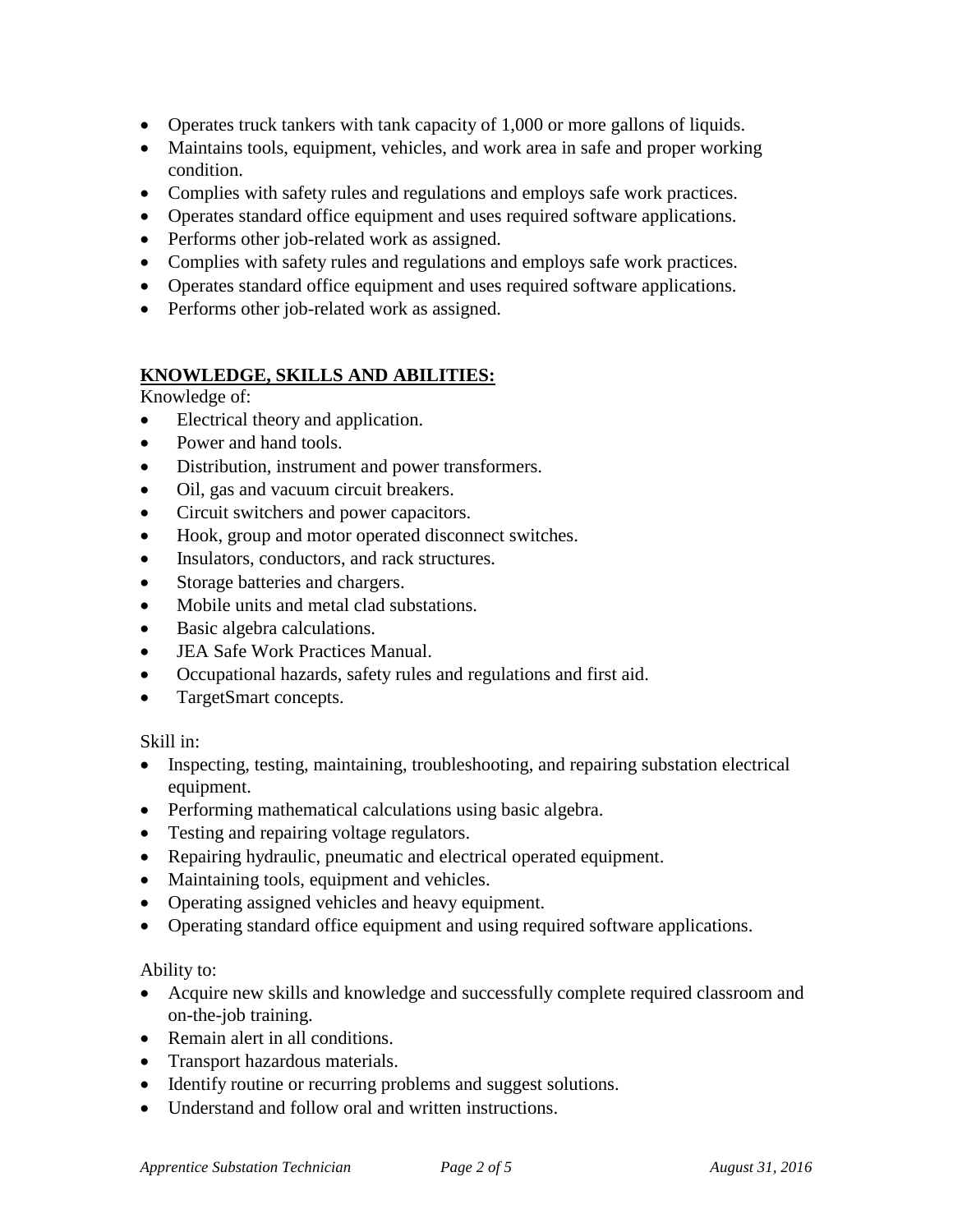- Comply with safety rules and regulations, employ safe work practices and administer first aid.
- Read, write, and speak English.
- Communicate effectively, both orally and in writing.
- Establish and maintain effective working relationships with others.

# **OPEN REQUIREMENTS:**

High School diploma or equivalent.

To be considered for employment the applicant will be required to:

1. Pass the Physical Abilities Test that is representative of the physical demands of the job.

### **LICENSING/CERTIFICATION/REGISTRATION:**

A valid driver's license is required prior to employment and must be maintained during employment in this classification; additionally a Commercial Driver's License (CDL) of a certain level and/or with certain endorsements may be required, as will be described in this job specification if applicable.

A valid Class "A" Commercial license with "N" and "H" endorsement is required to be obtained within sixty (60) days of employment and must be maintained during employment in this classification.

*This is a Safety Sensitive position – Transports, mixes, handles, uses, hazardous materials, or is responsible for equipment carrying current, fluids or gas that could endanger the public or employees; and operates Commercial Driver's License (CDL) classified vehicles.*

*Note: Successful completion of an approved schedule of work experience and training will be required during the entire apprenticeship period in order to maintain employment. Employees in this classification will enter into a written agreement with*  **JEA and the State of Florida, Department of Labor and Employment Security, Bureau of** *Apprenticeship.*

*Note: The probationary period for this classification is one (1) year.*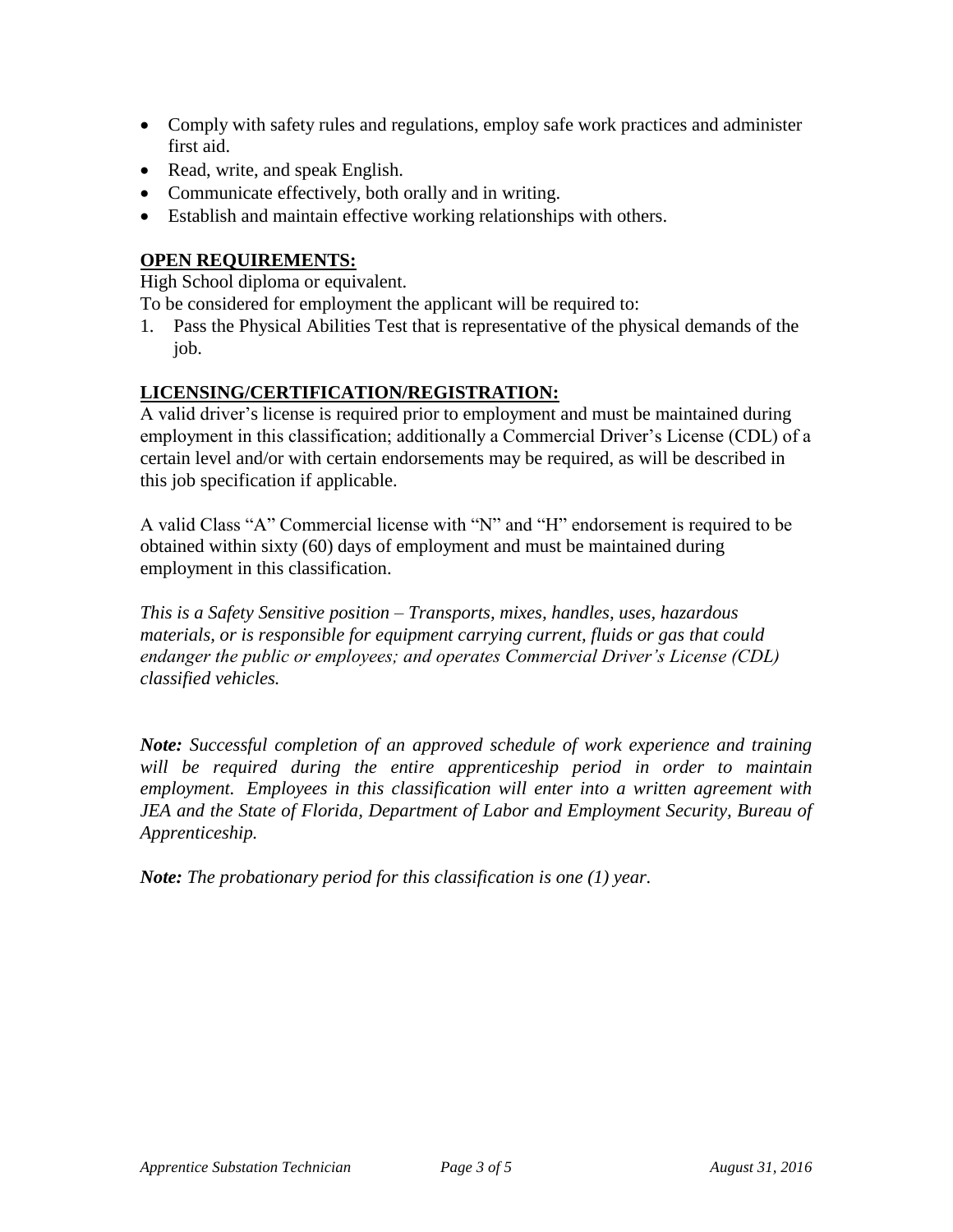### **PHYSICAL REQUIREMENTS:**

| <b>Sitting</b>    | Up to 8 hours per day    | Lifting                                        | Up to 2 hours per day    |
|-------------------|--------------------------|------------------------------------------------|--------------------------|
| <b>Walking</b>    | Up to 4 hours per day    |                                                | Up to 50 max. pounds**   |
| <b>Standing</b>   | Up to 8 hours per day    | <b>Pushing</b>                                 | Up to 2 hours per day    |
| <b>Bending</b>    | Up to 2 hours per day    |                                                | Up to 50 max. pounds**   |
| <b>Squatting</b>  | Up to 2 hours per day    | Up to 2 hours per day<br><b>Pulling</b>        |                          |
| <b>Stooping</b>   | Up to 2 hours per day    |                                                | Up to 50 max. pounds**   |
| <b>Reaching</b>   | Up to 2 hours per day    | <b>Climbing</b>                                | Up to 6 hours per day    |
| <b>Balancing</b>  | Will not generally apply | <b>Stairs</b>                                  | Up to 3 hours per day    |
| <b>Twisting</b>   | Will not generally apply | Ladder                                         | Up to 3 hours per day    |
| Crawling          | Up to 2 hours per day    | <b>Step-stool</b>                              | Will not generally apply |
| <b>Kneeling</b>   | Up to 2 hours per day    | Up to 8 hours per day<br><b>Excessive heat</b> |                          |
| <b>Typing</b>     | Will not generally apply | <b>Excessive cold</b>                          | Up to 8 hours per day    |
| <b>Data Entry</b> | Up to 8 hours per day    | <b>Dust</b>                                    | Up to 8 hours per day    |
|                   |                          | <b>Humidity</b>                                | Up to 8 hours per day    |
|                   |                          | <b>Loud Noise</b>                              | Up to 8 hours per day    |
|                   |                          | <b>Hands in Water</b>                          | Will not generally apply |

| <b>Unusual hearing or</b>     | Ability to maintain vision correctable to 20/40.; good depth     |  |  |  |
|-------------------------------|------------------------------------------------------------------|--|--|--|
| vision demands:               | perception; normal field of vision.                              |  |  |  |
| <b>Other physical demands</b> | Ability to perform work under noisy, dirty, high humidity,       |  |  |  |
| or notes:                     | hot and cold conditions, at heights and in confined spaces.      |  |  |  |
|                               | Free of an irrational fear of noises. Good manual dexterity.     |  |  |  |
|                               | Normal sense of smell, range of motion, and sense of             |  |  |  |
|                               | balance. Required to pass a qualitative respirator fit test with |  |  |  |
|                               | the ability to wear a respirator without respiratory distress.   |  |  |  |
|                               | ** JEA employees should not attempt to lift, pull or push a      |  |  |  |
|                               | load in excess of 50 lbs. without assistance. Care should        |  |  |  |
|                               | always be taken when lifting, pushing or pulling in an           |  |  |  |
|                               | awkward position.                                                |  |  |  |

This position requires that employees be in compliance with JEA procedure ES A0200 A0101 RS 628 Screening Personnel Risk Assessments (pre-hire for "FACTA" designations; pre-hire and recurring for "CIP" designations).

# **DATE APPROVED: 12/18/03**

DATE REVISED: 03/03/04, 06/30/04, 10/1/12; 4/15/16; 8/31/2016